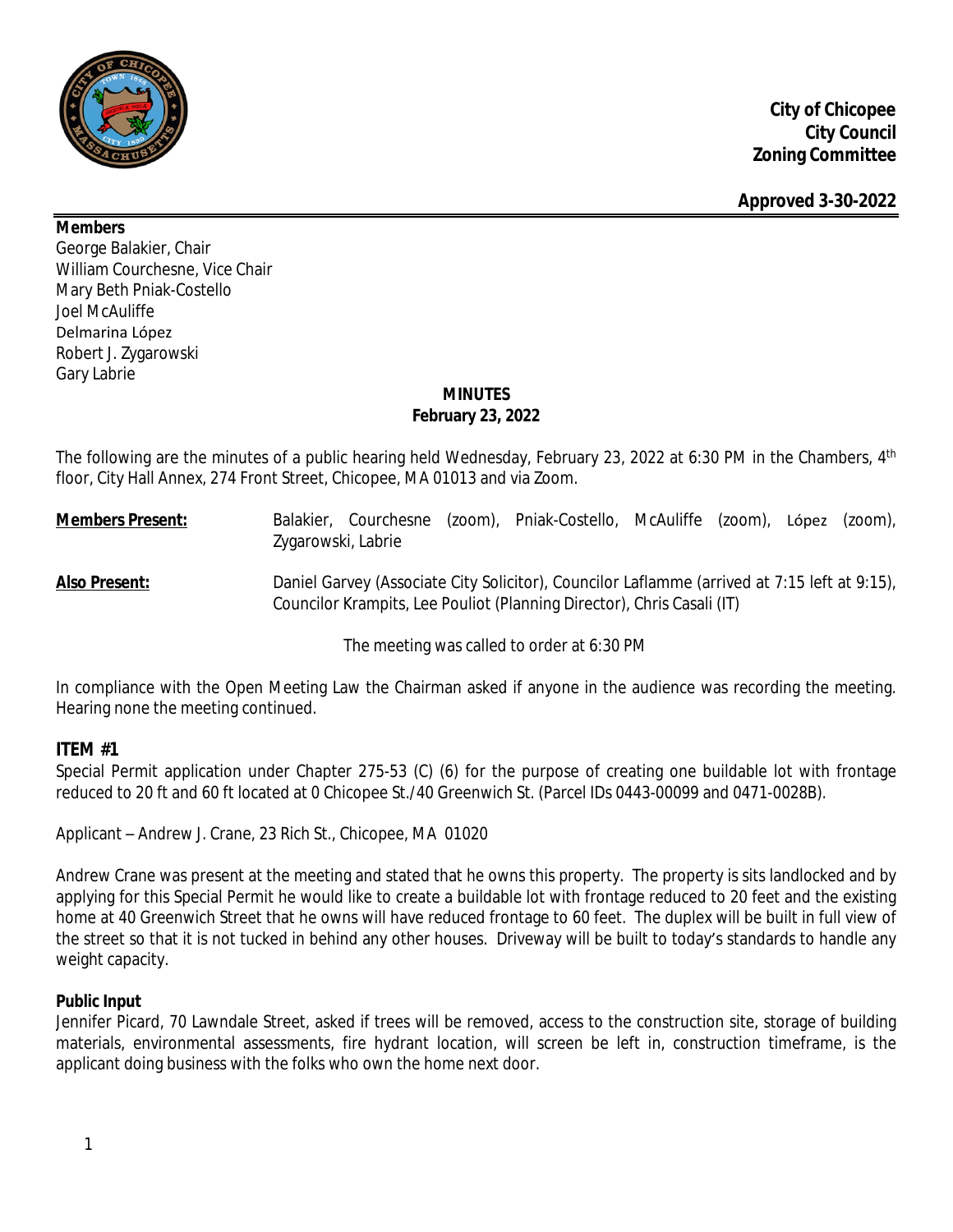Andrew Crane replied that the only access is where the driveway is located. Trash will be hauled out during construction. Regarding environmental assessments, the City GIS does not show any issues. Mr. Crane stated that he does not have any partners.

Mr. Gardin, 15 Nadeau Drive, stated that the container has been removed from the property by the specified date.

# Reports read from the following departments:

Planning Department – Property is zoned Residential B. Applicant is looking to obtain a Special Permit to create one (1) buildable lot with frontage reduced to 20 feet (0 Chicopee Street) and the existing home at 40 Greenwich having frontage reduced to 60 feet under 275-53 (C) (6). Applicant needs to also ask for a waiver under 275-36 (A) Mid-block lots: "For new residential structures proposed for mid-block lots, the front wall shall be aligned so it is not located behind the rear wall of any existing abutting residential structure". Planning requests that the City Council confirms Police and Fire feel that they adequate access to the new proposed building lot and Planning recommends approval of the Special Permit if the City Council is inclined to grant the necessary waiver under 275-36 (A).

# Health Department – No concerns at this time

Fire Department – Driveway is very long, Can it be extra reinforced to support the height of a fire truck in case of a fire? Or, can the house be fitted with a residential sprinkler system?

Engineering Department – No Engineering Department comments regarding lot division, however developer should consider challenges associated with connecting utilities to proposed structure as land where building will sit is 3'-4' lower than the road surface at Greenwich Street.

Lee stated that the waiver is required because the front façade of the new proposed structure will be behind the back façade of the existing structure at 40 Greenwich.

Mr. Crane asked if the Council is inclined; is that language going to happen in all one shot. Lee replied that it will be up to Counsel. Attorney Garvey replied that it can all be handled in one.

Motion made by Councilor Zygarowski and second by Councilor Labrie to grant the waiver from 275-36 (A).

# **Committee vote 7 - 0 favorable.**

Motion made by Councilor Zygarowski and second by Councilor Labrie to grant the Special Permit.

# **Committee vote 7 – 0 favorable.**

# **ITEM #2**

Special Permit application under 275-50 (A) (1) (c) for the purpose of maintaining a pre-existing signage as a pre-existing non-accessory sign (billboard) and the following waiver requests from the following Zoning Ordinances: 275-50 A. (1) (g) [1] [a]; 275-50 A (1) (g) [1] [b]; 275-58 E (1) located at 0 Memorial Drive (Parcel ID 0341-0004B). Applicant – Panini Properties MA, LLC, Attorney John Drost, 1500 Main St., Suite 2312, Springfield, MA 01115.

Attorney John Drost and John Devoie was present via zoom. This application was postponed from the previous month because the legal ad ran incorrectly 1 week the previous month. The application is for the existing sign on the property for Quality Inn that has been on the property since 1974.

Councilor Balakier stated that the outstanding real estate bill has been paid.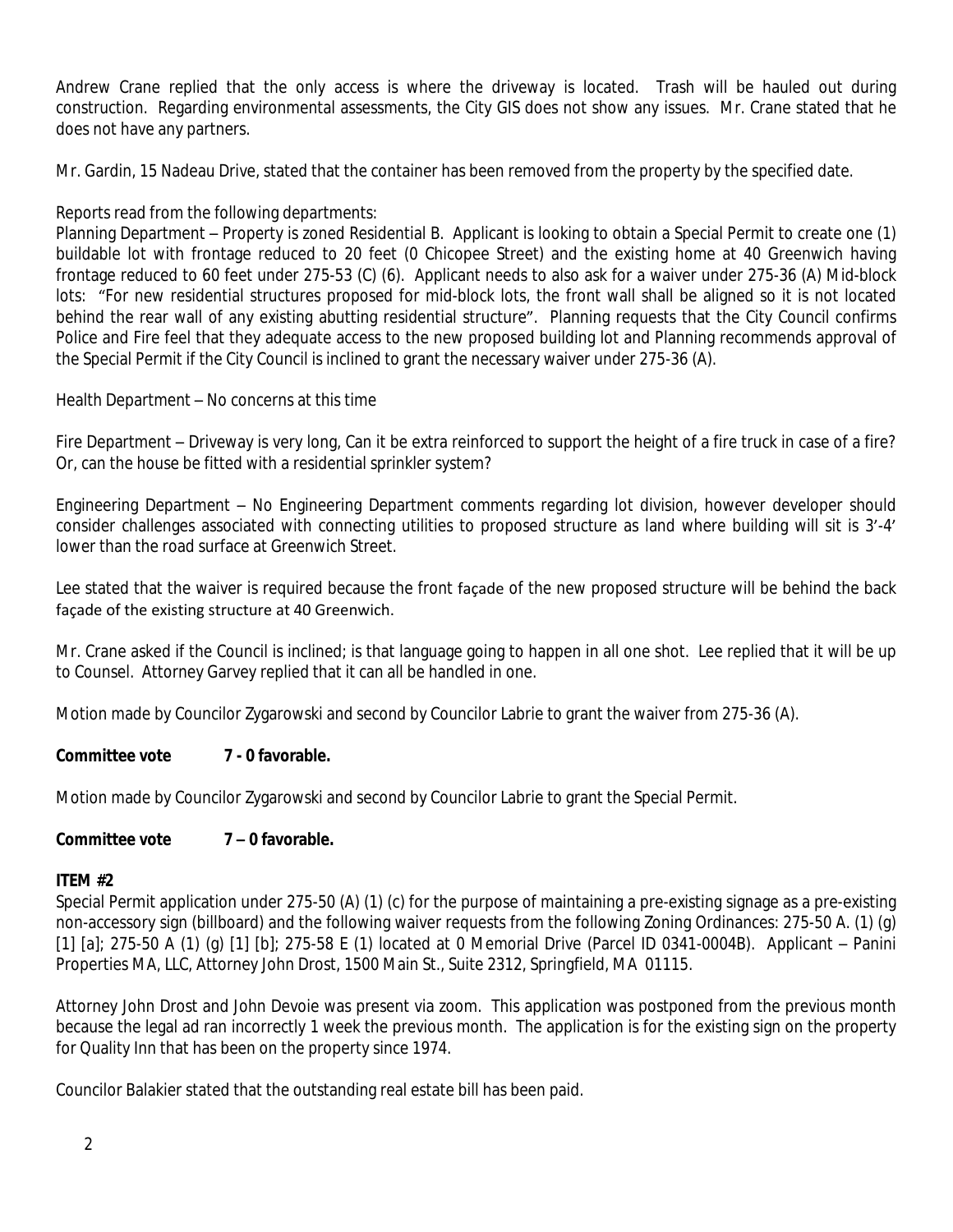Reports read from the following:

Planning – Property is zoned Business A; billboards and non-accessory signs shall be governed by Special Permit. Applicant is looking to obtain a Special Permit for the purpose of maintaining a pre-existing off-premise non-accessory sign. Erected in 1974, before the enactment of the City of Chicopee Zoning Ordinance and respective sign regulations, the pre-existing sign is legally non-conforming until the parcel is developed with its new use (i.e. Hot Table) with its own signage. With the installation of Hot Table's signage the pre-existing signage would lost its status, which triggers the special permit requirement. Planning sees no issue with the current sign and Planning recommends approval of the Special Permit.

Fire – None

Engineering – No Engineering Department comments

Motion made by Councilor Labrie and second by Councilor Zygarowski to approve Waiver #1 275-50 A. (1) (g) [1] [a] – Church located approximately 420 +/- feet from the existing sign location.

# **Committee vote 7 – 0 favorable**.

Motion made by Councilor Labrie and second by Councilor Zygarowski to approve Waiver #2 275-50 A (1) (g) [1] [b] Residentially zoned land located to the south of 0 Memorial Drive approximately 210+/- feet from existing sign location.

### **Committee vote 7 - 0 favorable.**

Motion made by Councilor Labrie and second by Councilor Zygarowski to approve Waiver #3 275-58 E (1) setback waivers – 7.5 feet from the center of the existing sign to the side property line; 15.2 feet from the edge of the existing sign to the street line of Memorial Drive; 19.7 feet from the centerline of the pole of the existing sign to the street line of Memorial Drive.

#### **Committee vote 7 – 0 favorable.**

Motion made by Councilor Labrie and second by Councilor Zygarowski to approve.

#### **Committee vote 7 – 0 favorable.**

#### **ITEM #3**

Special Permit application under 275-59 (c) (11) for the purpose of adding 3 new drive up self-storage buildings, (2) 20'x50' and (2) 10'x100' to the existing 7 outside storage units located at 499 Montgomery St. Applicant – UH STORAGE (DE) LIMITED, Jeff Nadeau, P O Box 29046, Phoenix, AZ 85038.

Jeff Nadeau was present on zoom. He stated that he is requesting a postponement because he has hired R Levesque Associates to do the drawings and to resolve the concerns of the DPW but unfortunately that is not ready for tonight. Respectfully, requests postponement until March 30<sup>th</sup>.

Councilor Balakier stated that the applicant needs to submit a letter requesting an extension of the 90 decision. Mr. Nadeau stated that he did that today.

Motion made by Councilor Labrie and second by Councilor Zygarowski to postpone until the March 30<sup>th</sup> Zoning Committee meeting.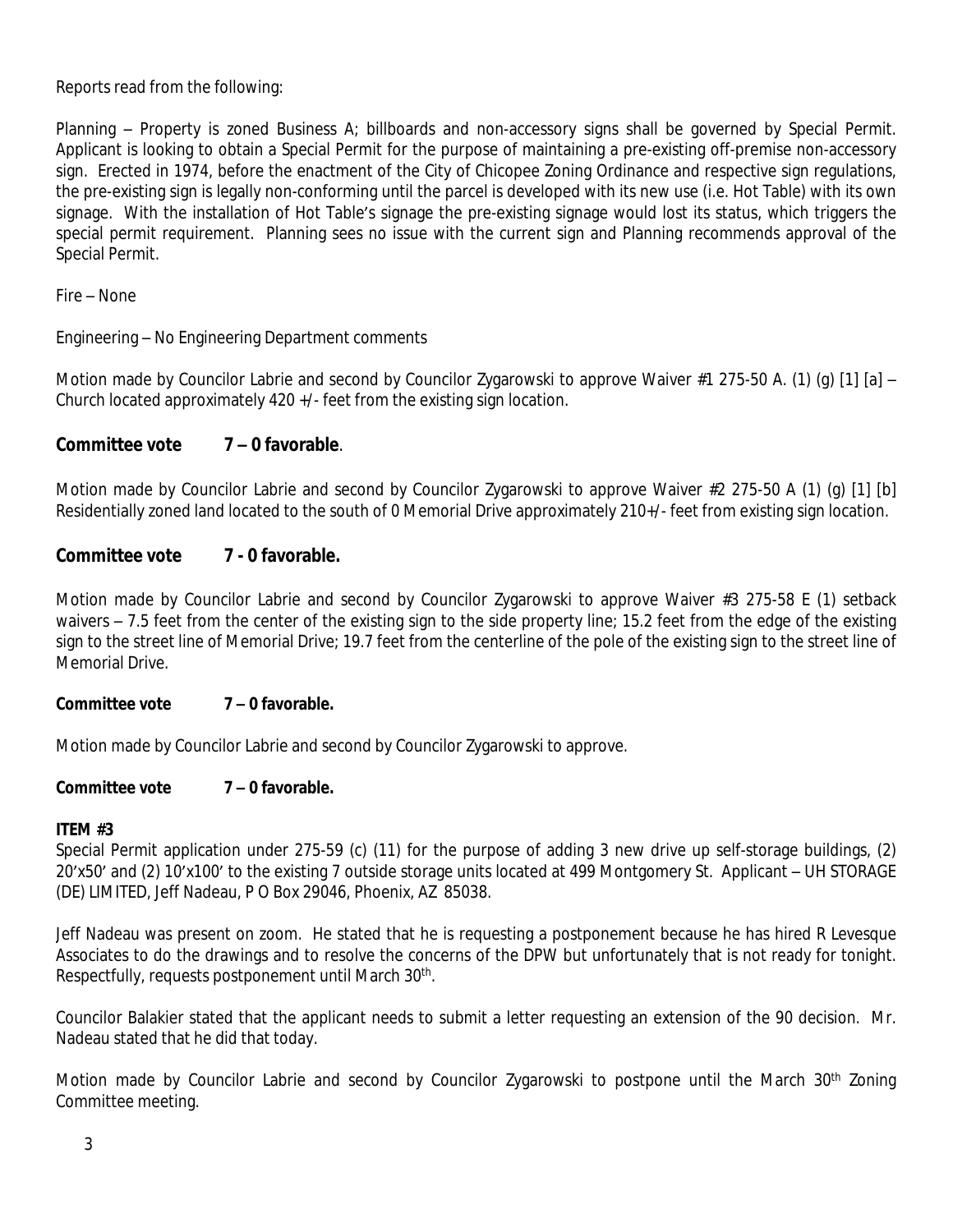#### **Committee vote 7 - 0 favorable.**

#### **ITEM #4**

Special Permit application under Chapter 275-67 for the purpose of redevelopment of the Baskin parcel located in the Mill Conversion and Commercial Overlay District. Request the following waivers from Zoning and Parking Ordinances: Chapter 275-52 Section A and Chapter 275-62, Section A; Chapter 275-52 (C) (5); Chapter 275-52 (C) (5); Chapter 275-40, Section C.8; Chapter 275-67, Section K.3.e. located at 75 West Main St. Applicant – Brisa Development, LLC, Hammad Graham, 2009 Flatbrush Ave., Brooklyn, NY 11234.

Present via zoom were Hammad Graham, Andy Vann, Kathy McCabe. Present in the Chambers were Alan Hanscom and David Loring.

Hammad Graham stated that Brisa Development, LLC has entered into an agreement with the City of Chicopee to redevelop the former Baskin property into a work, live, and play development.

Andy Vann gave an overview of the proposed project includes the construction of a new 48,695 SF indoor multi-sport complex, a new 107-unit, 7 story residential structure ranging from 0 bedroom to 3 bedroom units, renovating the Baskin Building into a restaurant, brewery, and constructing a 3,733 SF building adjacent to the Baskin building for commercial/retail use. New and renovated facilities, access roads, parking, and utilities will be added to support the redevelopment project.

Alan Hanscom gave an overview of the waivers requested. The petitioner is also working with the City to arrange for an easement to park on City owned property.

Alan Hanscom stated that the parking designated for the apartments will not be shared among the commercial business or the sports complex.

Councilor Laflamme asked about parking for the residential units. Andy Vann stated that each unit will have one parking space. Lee stated that a traffic study was included with the project proposal and reviewed by the ODRC and everyone was satisfied. Councilor Laflamme asked what the city's liability is if the city allows folks to park on City property. Lee stated that this is a formal easement negotiation for the parcel to the south. The city is waiting for the appraisal to come back to fully negotiate an easement and include liability language. Lee stated that space has been designated as green space. It cannot be developed because of significant sewer infrastructure that the City has underground in that area. The only thing that this section of the Uniroyal property could be used for is green space or surface parking.

Councilor López asked if the Uniroyal property was sold would this easement create a problem. Lee replied that this portion of the Uniroyal property cannot be sold because of the underground infrastructure.

Councilor Pniak-Costello asked if there are 107 apartments will there be 107 parking spaces. Alan Hanscom replied that 101 parking spaces will be provided. Councilor Pniak-Costello asked how many 2 bedroom apartments will there be. Andy Vann replied 57. There will be ten 3 bedroom apartments, the remaining is split between 1 bedroom and studios. Councilor Pniak-Costello asked if children are anticipated to come into the school district. Kathy McCabe stated that a study was done and a low estimate of 17 to a high estimate of 33 school age children. The estimates were based on the comparable approach as well as using Rutgers multipliers. The real estate taxes will cover the cost to educate the children residing in the proposed apartments. Councilor Pniak-Costello asked how many floors will be on the apartment building. Andy Vann replied that the apartment building is 8 stories.

Councilor Zygarowski if there will be outdoor space for children to play. Alan Hanscom stated that there is green space to the right of the athletic building and also there will be a bike path running behind the building.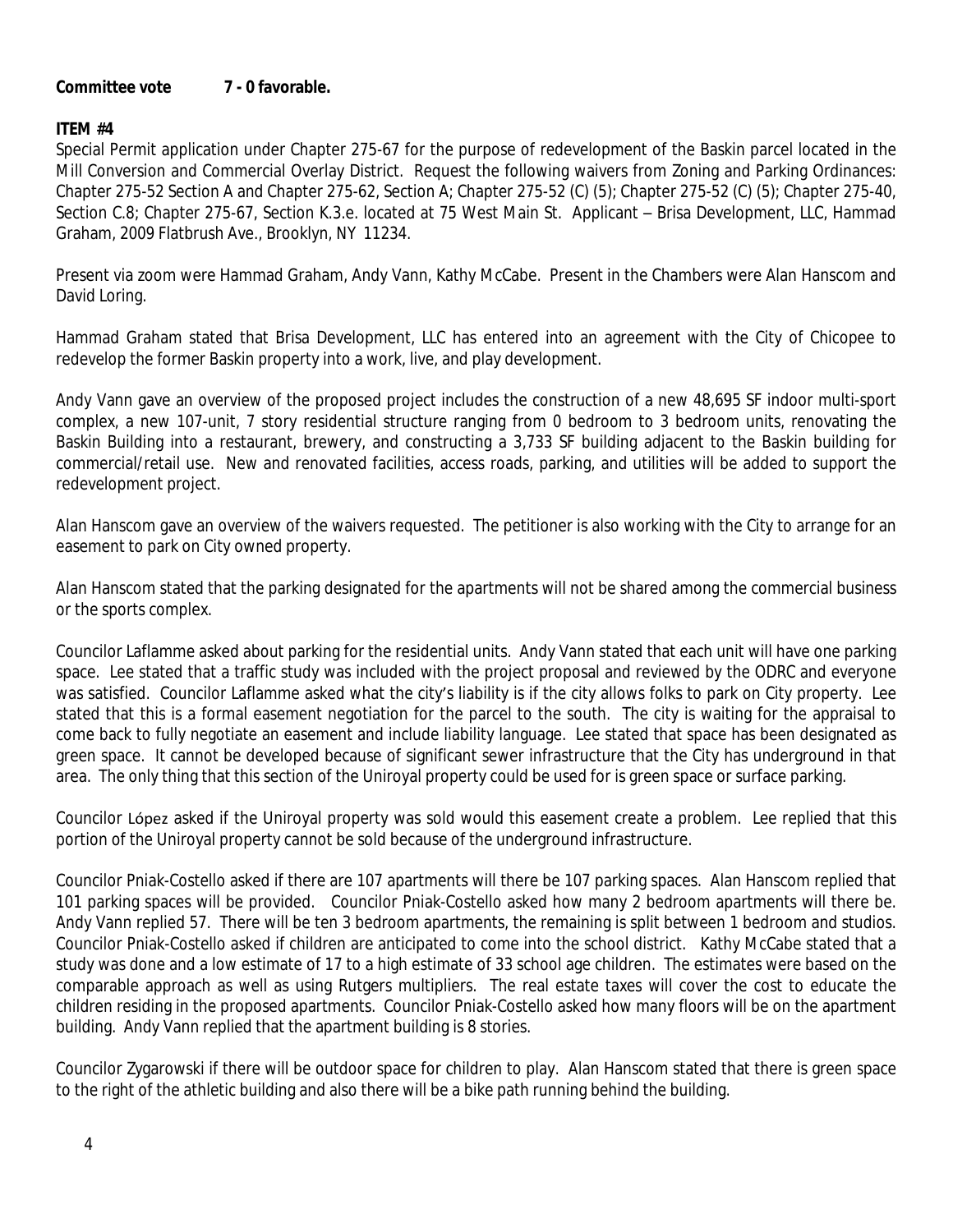Councilor Krampits asked about traffic studies for this project. He received an email from someone concerned about the traffic at East Main, Main, and Broadway.

Lee stated he has been involved with the cleanup of this property since 2010. The City to date has invested about \$15 million in local, state and federal funds to address environmental contamination and brownfield conditions on the overall Facemate property. That investment has resulted in the Senior Center and the RiverMills Assisted Living facility that was constructed by a private entity. The City released a request for proposals for development for this property back in 2020. Two proposals were received. After scrutiny, it was decided to enter into an agreement with the petitioner. Since that time the Planning Department has been working with the petitioner to refine the plans. This is exactly the type of development the City wanted developed on this site. Regarding traffic Lee stated that there will be an increase in traffic. Anything that is done with this site will generate traffic. The Overlay District Review Committee met and provided the comments in the file regarding this project. Lee stated that there is nothing unusual in the comments for a project of this scale.

Councilor Laflamme asked where the folks utilizing the pocket park on the plan will park. Lee replied that the pocket park is not a traditional park it's a passive park which will connect to the bike path. Lee continued that the senior center parking area and West Main Street could be utilized by folks for parking. Councilor Laflamme asked about the stormwater drainage system for this proposal. Lee replied that the engineers have created a comprehensive drainage system for this property. The storage chambers are outside the areas of concern with consolidated soils. This has all been reviewed by the City Engineer. The City Engineer did have some comments on the system but the plans just need to be tweaked not redesigned in their entirety.

Councilor López asked when the assessment is expected. Lee stated that the appraisal was requested a couple of weeks ago and anticipates a report in mid-March. He continued that a project of this size has a budget and most likely there will be some state investment in this project and the state will want to see that the City is onboard and is moving efficiently before the state lays its investments on it. Lee continued that whether the City grants the easement for the parking he hopes that the City can figure out a way to move this project forward. The developer is applying for grants through the state for this project.

Councilor Krampits asked Lee about the traffic impact at East Main/Broadway/West Main Street area. Lee stated that according to the trip generation and distribution report that is included in the application during the morning peak hour the total project is anticipated to see 47 vehicles entering the property and 58 exiting the property for a total of 105 trips and the afternoon peak hours it is projected at 176 entrances, 138 exits for a total of 314 movements.

Councilor Zygarowski asked for a start and end date of the project. Hammad Graham stated that the first building will be the Baskin building late summer early fall from there the next phase will be the sports facility and those structures could be dual tracked as it relates to construction second quarter of next year. It's anticipated that the residential component would not begin until early fall of 2023.

Motion made by Councilor Zygarowski and second by Councilor Labrie to approve Waiver #1 use of multifamily residential in a Residential A (Chapter 275-52 Section A) and Industrial Zone (Chapter 275-62, Section A)

# **Committee vote 7 – 0 favorable.**

Motion made by Councilor Zygarowski and second by Councilor Labrie to approve Waiver #2 rear setback of residential building is 1 ft. Requesting waiver from Res-A zoning rear setback requirement of 25 ft (Chapter 275-52 (C) (5))

#### **Committee vote 7 – 0 favorable.**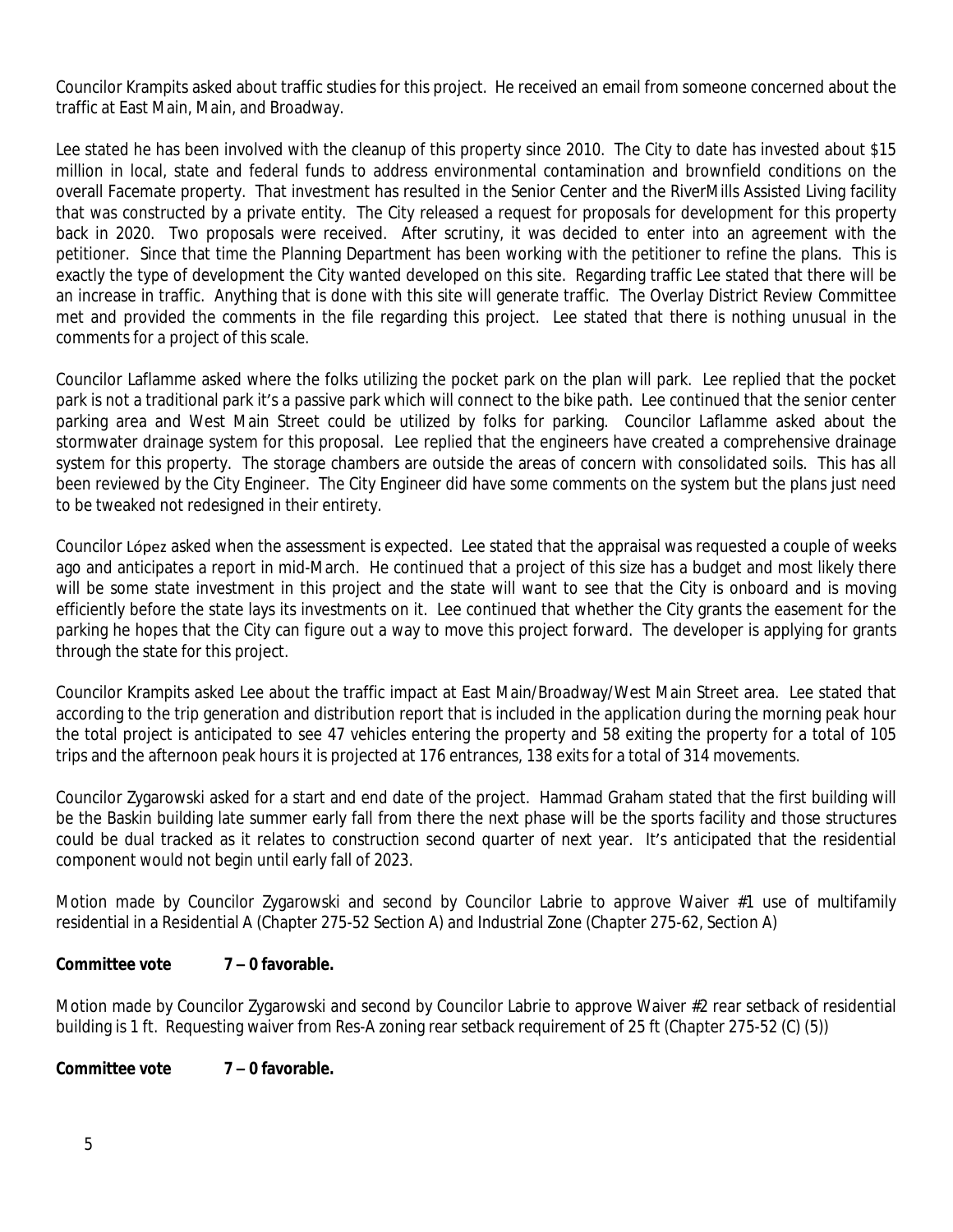Motion made by Councilor Zygarowski and second by Councilor Labrie to approve Waiver #3 residential building height is 85 ft. which is greater than 40 ft. max. building height requirement allowed in Residential A zone (Chapter 275-52 (C) (5))

### **Committee vote 7 – 0 favorable.**

Motion made by Councilor Zygarowski and second by Councilor Labrie to approve Waiver #4 pavement setback from street lot line is less than 8 ft and crosses over land zoned for residential. Requesting waiver from parking and loading requirement (Chapter 275-40, Section C.8)

#### **Committee vote 7 – 0 favorable.**

Motion made by Councilor Zygarowski and second by Councilor Labrie to approve Waiver #5 parking lots are located in front setbacks and buffer areas. Requesting relief from parking lot placement requirement for Mill Conversion and Commercial Overlay District (Chapter 275-67, Section K.3.e.)

#### **Committee vote 7 – 0 favorable.**

Motion made by Councilor Zygarowski and second by Councilor Labrie to approve with the ODRC conditions:

- Permit runs with the land
- All departmental requirements (as referenced in the attached ODRC Review Departmental Comments dated February 1, 2022) and regulations shall be satisfied prior to the issuance of the Special Permit as evidenced by a written communication sent to the City Council by the Director of Planning confirming that the requirements and regulations have been met to the satisfaction of our Planning Director. (See below)

# **Baskin Redevelopment Project**

#### **ODRC Review**

# **Departmental Comments – February 1, 2022**

#### **Planning Department:**

- 1. Please show the extent of the AUL areas on the Existing Conditions plan.
- 2. Parking reduction will require a waiver from the City Council.
- 3. Proposed residential building height of 85' will require a waiver from the City Council.
- 4. Please add the "Mean Annual High Water Line" and the 100' Riverfront line on the plans.
- 5. Execute easement for parking area at the southern end of the property with the City of Chicopee.
- 6. Pavement setbacks along West Main Street as shown will require waivers. Requirement is minimum of 8'.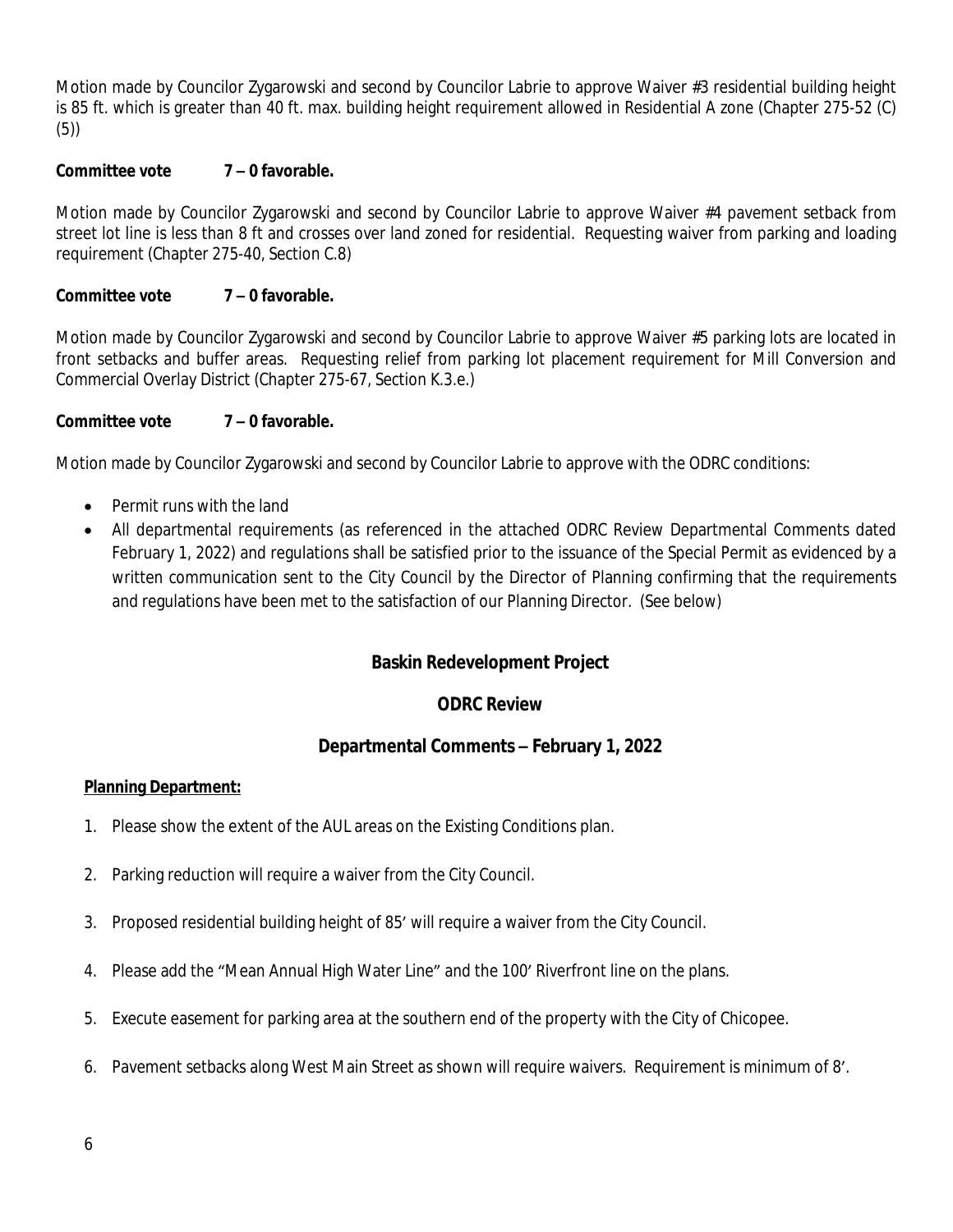- 7. Please clarify the location of the silt fencing/straw bales along western project limits. Symbol does not appear to line up with notation on plan C6.1 and C6.2. Final locations to be determined with the Conservation Commission.
- 8. Please confirm construction fencing will be installed around the entire project site.
- 9. Confirm the proposed bus stop location is coordinated or will be coordinated with PVTA.
- 10. Site Plans must include a technical planting plan showing specific species and cultivars, as well as quantity and size of proposed plantings. Planting plan to be reviewed with Planning Staff for necessary adjustments.
- 11. Please include access points/connections to future bikepath.
- 12. Please consider a pedestrian connection to the Senior Center property.
- 13. Proposed plantings along northern property line out of scale with proposed building size. Please utilize larger species of shade trees.
- 14. Work with the Planning Department Staff to arrive at a final planting plan. Several proposed species illustrated will not be suitable for this site.
- 15. Must do soil amendments when planting.
- 16. All site lighting to be dark sky type LED. All site lighting shall be shielded to prevent residential abutters from light "hotspots".
- 17. Please provide dimensions of the indents of building walls sheet RES-001.
- 18. Please provide a breakdown of the living units by bedroom count.
- 19. Please provide a design of the rooftop recreational area.
- 20. Applicant to work on the exterior architecture of the residential building. Planning recommends exterior cladding that "lightens" the structure and speaks to the site's long industrial heritage. Please review with Planning Staff.
- 21. Confirm dimensions of the passageway under the residential building.
- 22. Please include on page C1.1 in the Grading & Utility Notes: All materials are subject to our approval and should meet Water Department Specifications as outlined in our "Construction Standards and Materials Specifications." i.e. Water Mains shall be class 52 ductile iron. All materials shall be new and of the type currently being used by the Chicopee Water Department. This can be found on The City of Chicopee web site under Water Dept. along with Water Department Fee Schedule and Permit Documents.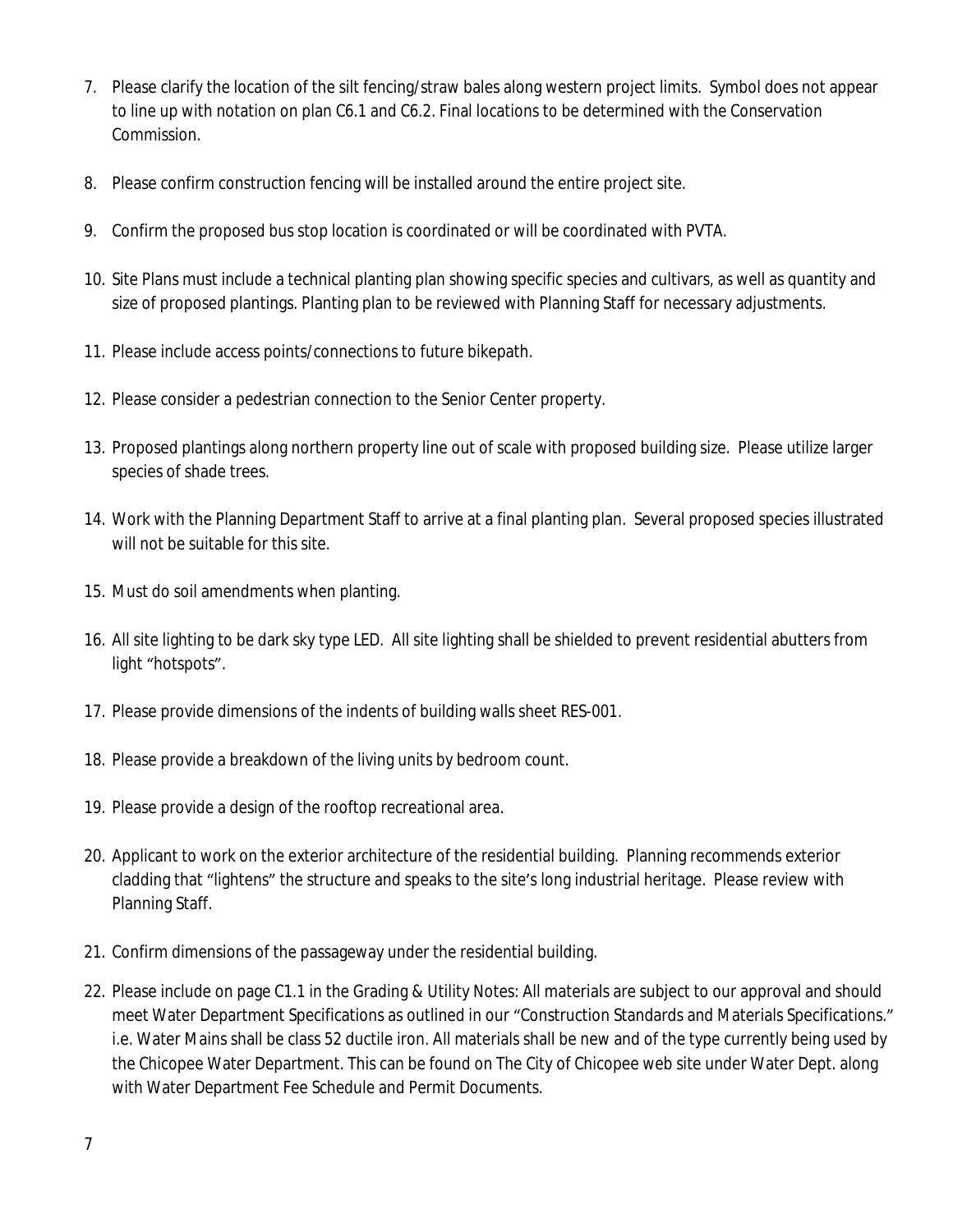- 23. Please include on page C1.1 in the Grading & Utility Notes: Chicopee Water Department is a non-member utility of DIGSAFE and you MUST contact us directly 72 hours prior to excavation at 413-594-3420 for water mark outs.
- 24. Please include on page C1.1 in the Grading & Utility Notes: All water gate and service valves are only to be operated by Chicopee Water Department Personnel.
- 25. Please include on page C1.1 in the Grading & Utility Notes: Water Main Shutdown Requests must be submitted in writing to Superintendent James M Deni Jr, (*jdeni@chicopeema.gov*) at a minimum of 5 business days. The contractor is responsible for notifying affected residences/businesses at a minimum of 2 business days ahead of time.
- 26. Please include on page C1.1 in the Grading & Utility Notes: Any service boxes or gate valves must not be paved over. Any concerns please call Water Department.
- 27. The water main that is intended to feed the athletic complex and the front restaurant is 6" and not 8" cast iron. (Page C4.1)
- 28. Currently there is only one meter per parcel and if subdivided we require the waterlines to stay in their own parcel of land. The domestic and fire lines to the athletic complex will need to stay in its own parcel (Tax Lot B). The apartment buildings are on the same parcel (Tax Lot A), they will need to have a master meter pit at the property line or the domestic water can enter the front apartment building and be fed building to building after the water meter.
- 29. The proposed fire lines to buildings are to be sized by licensed fire engineer. Chicopee Water Department requires written, stamped letter from Fire Engineer depicting the size of fire lines & that the size(s) will be sufficient for fire suppression.
- 30. The proposed Domestic lines to buildings are to be sized by licensed professional engineer with the Chicopee Water Department's approval.
- 31. No structures may be installed over or within 6 feet of water mains. (e.g.: Page C4.2: The electric manhole at the northeast corner of the property).
- 32. Domestic and Fire Services must maintain a minimum of 4 feet distance from each other at all times.
- 33. It is recommended to install gate valves at the tee for the fire and domestic lines for the apartment buildings.
- 34. Water lines must be kept 10 feet distance from sewer and 5 feet distance from all other utilities. There is a conflict with gas service being too close to the water feeding the apartment buildings. Utility crossings are to give a minimum of an 18" clearance on all sides of the water utility.
- 35. Water Service Application Form must be submitted at a minimum of 10 business days prior to starting water work.
- 36. The Water Department recommends a hydrant be installed in the back of the building for increased fire protection.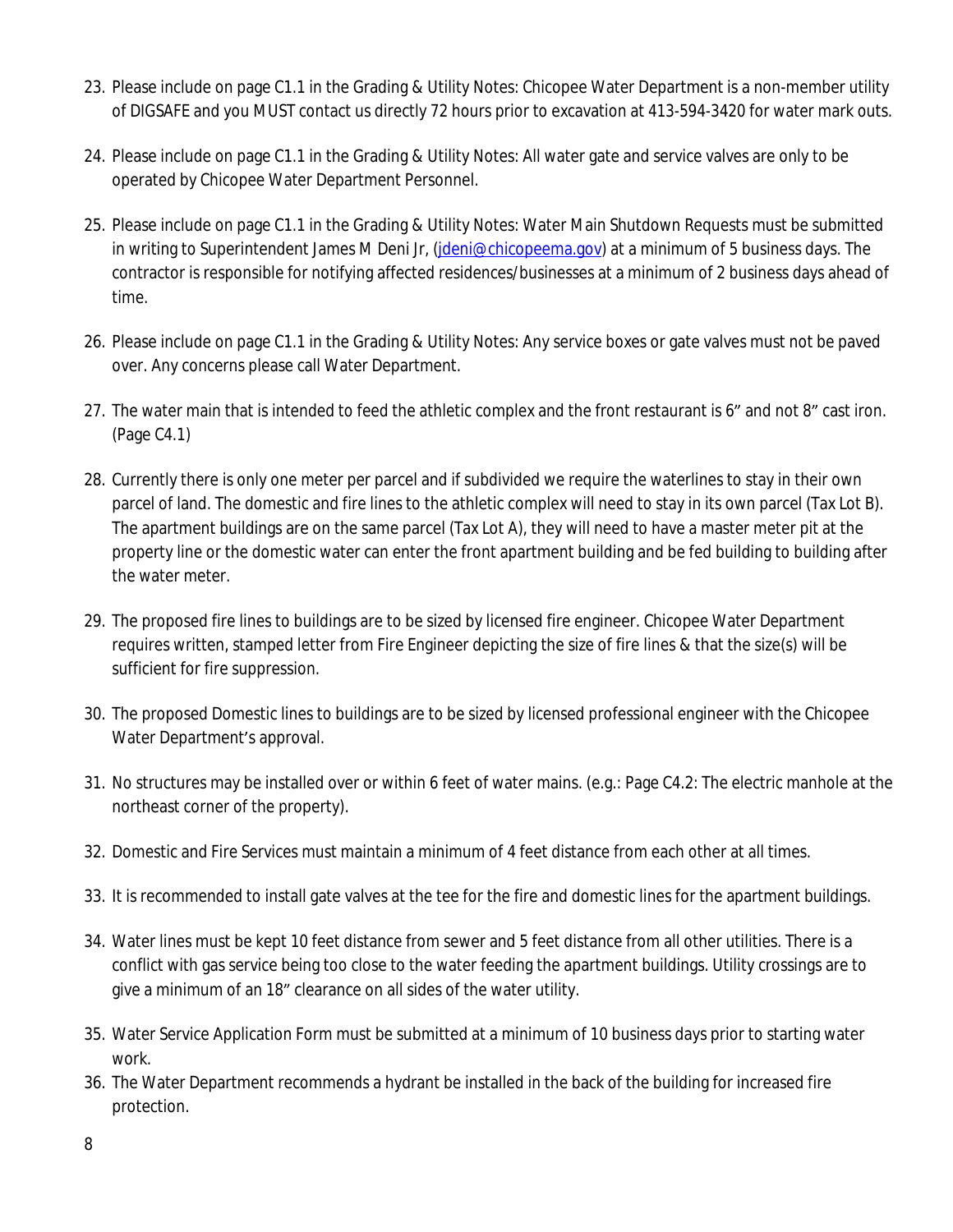37. Any and all changes to the water utility will have to be submitted via updated plans and submitted to the Water Department for approval.

### **Fire Department:**

- 38. Will need to identify best possible locations for Fire Department Connections for each building.
- 39. Need clearly identified Fire Department access lanes with detailed turning radius identified (computer analysis).
- 40. Will need to ensure that bi-directional amplification for emergency responder radio systems is included in planning process.
- 41. What is the exterior cladding for the residential building composed of?
- 42. Has there been an impact study for emergency response/Is there one available for a project this large?
- 43. Will need a code review for existing structure that will be converted to a brewery.
- 44. Will need clearly marked fire hydrant locations.
- 45. The Fire Department would like a standpipe system installed in the soccer facility due to the possibility of a long hose lay.
- 46. The Fire Department access roads will be required to be built to accommodate the weight and dimensions of our aerial apparatus with the outriggers fully extended.

#### **Water Pollution Control:**

- 47. Developer shall coordinate project directly with DPW-WPC staff. Meetings will need to be held as design progresses further.
- 48. Both stormwater and wastewater discharge permit applications will need to be submitted to WPC. Contact Quinn Lonczak for stormwater and Laurie Goff for wastewater.
- 49. Army Corps of Engineers approval will be required since site drainage ties into flood control drains.
- 50. Defer to DPW Superintendent on all other comments

#### **Community Development:**

51. Community Development will be providing "soft" debt/financing for this project. Would prefer to see community amenities vs grocery (especially if convenience store type) or urgent care. The uses will be determined by market and public funders.

#### **Assessors:**

52. No comments submitted – recommend approval. **Electric Light:**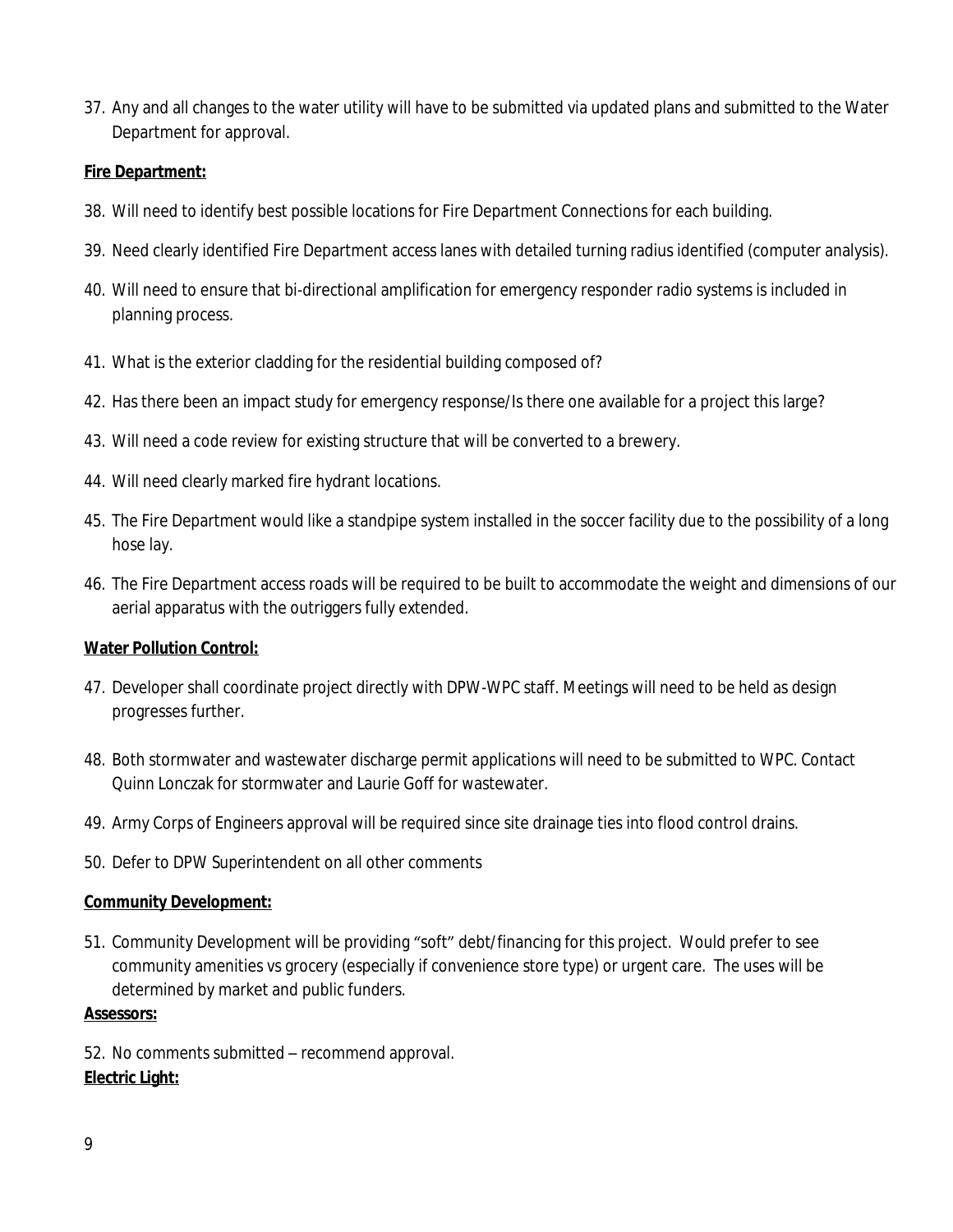53. CEL needs the anticipated electrical loads for the proposed/existing buildings at Baskin Redevelopment, it's a necessity to determine path and size of the services. CEL emailed Hammad and Andy on 1/26/2022 and is in a holding pattern until it receives the electrical needs.

# **Conservation Commission:**

- 54. Plans need to show wetland resource areas i.e. bordering vegetated wetland at rivers edge, mean average high water line, and the 100' riverfront area line.
- 55. Applicant must file an NOI with the Conservation Commission. **Commission of the Disabled:**
- 56. Please consider ease of access as well as "no touch" amenities when designing building facilities.

# **Engineering Department:**

- 57. In general, stormwater is intended to sheet flow over new pavement areas and be captured in the (uncurbed) islands within the parking lots. Each island will have two tree filter boxes (all set flush with the surrounding pavement), which will filter surface runoff though approximately 3.0' of sand/compost filter media and be collected by perforated pipes at the bottoms of the filter boxes. A grated standpipe for stormwater overflow is also provided within each filter box. However, not all of the sheet flow will be captured by the tree filter boxes. Some of this sheet flow will flow into the islands outside of the filter boxes. Per discussion at the 1/25/2022 meeting, there will be additional overflow pipes with grates on top within the islands outside of the tree filter boxes. These additional overflow pipes are not indicated on the plans, nor shown on the detail sheets. These extra overflow pipes must be clearly indicated on the plans (Sheets #C4.1 and #C4.2) with tops of frames / rim elevations for these grated overflows at all locations at each island and a typical detail provided. The piping from the filter boxes should also be shown on the plans, to make the plan clearer on the intent and layout of the piping.
- 58. Outlet control weirs are shown on Sheet #C7.6 for the tree box filter outlets. Per discussion at the 1/25/2022 meeting, the control weirs are provided to maximize the effectiveness of the tree filter boxes. The plans do not currently indicate at which drainage manholes these weirs will be installed. The drainage manholes on the plans (Sheets #C4.1 and #C4.2) must indicate which manholes receive the weirs, with at least the bottom elevation of the weir indicated at each drainage manhole.
- 59. Outlet control weirs are also shown on Sheet #C7.6 to be installed in Outlet Control Structures (OCS) for the outlets of each Cultec subsurface stormwater storage / infiltration systems. This was clarified in the 1/25/2022 meeting. The plans do not show the locations of these outlet control structures. These structures must be shown on the plans with weir elevations indicated or referenced to the detail on sheet #C7.6. Also, there are two different weir configurations shown on the detail indicting that they are for the Cultec system outlets. Which one is correct, or if both are to be installed, how will they be configured? This must be clearly indicated on the plans and the detail.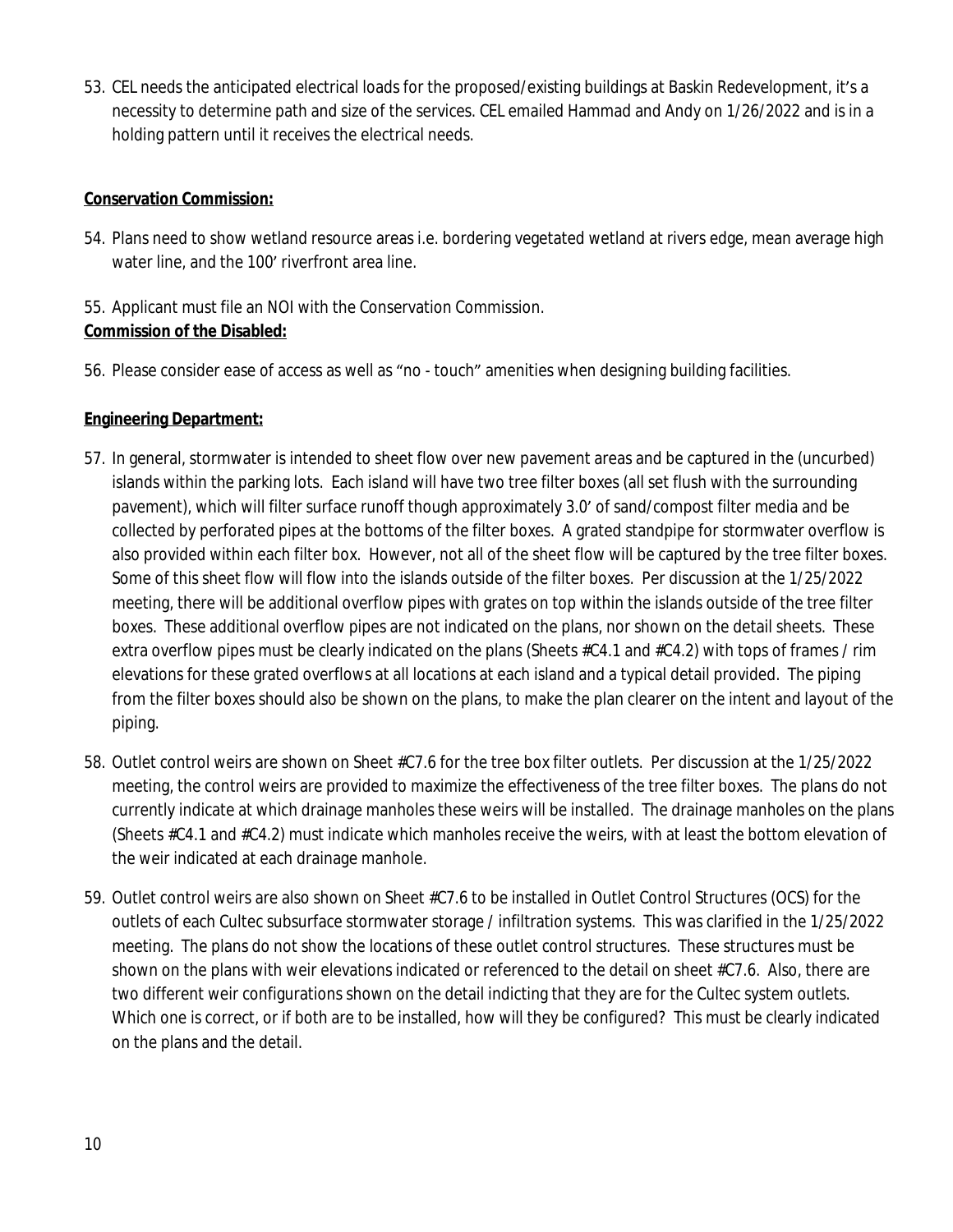- 60. The Plan View of the detail of the Outlet Control Structures (Sheet #C7.6) currently shows the diversion weir wall outside of the flow path, rendering the weir ineffective. The detail must be corrected to show the inlet and outlet pipes on opposite sides of the diversion weir wall. It is not clear how the outlet control structures will be configured (see Comments  $#3$  and  $#4$ ) – it is imperative that this be clearly shown on the plans and details.
- 61. The locations of any proposed facilities must not interfere with existing City Facilities. (There appears to be a conflict with a proposed tree filter box and an existing City drainage structure southwest of Cultec-1, as shown on Sheet #C4.1).
- 62. The details of the Cultec units are shown on Sheet #7.7. However, it is not indicated on the plans nor the detail what options will be installed on the Cultec units. As a minimum, I suggest that inspection ports be called out for each Cultec unit.
- 63. Reports for this project indicate that possible reconfiguration of existing sanitary and / or storm drainage piping is being considered. Any such reconfiguration will be subject to review by the Engineering Department and any other pertinent City Departments.
- 64. The Traffic Impact Study (Section 3.7 of Document #1 noted above) does not present conclusions regarding traffic impacts. Section 3.7.5 of this report notes "… and the final Traffic Impact Analysis Report will be completed. The complete TIS will be available the second week of January 2022." The complete Report must be submitted for review and any recommendations of the study must be implemented.
- 65. The Contractor shall obtain a Street Occupancy Permit through the DPW Engineering Department prior to any work within the right-of-way of West Main Street.

# **Police Department:**

66. Police Department submitted no comments and recommend approval.

# **Building Department:**

67. No comments submitted by the Building Department to the Planning Department.

# **School Department:**

68. No comments submitted by the School Department to the Planning Department.

# **City Council:**

69. No comments submitted by the City Council to the Planning Department.

#### **Health Department:**

70. The Health Department requires commercial kitchen blueprints and plans before food establishment related construction is started.

# **Committee vote 7 – 0 favorable.**

# **ITEM #5**

Special Permit application under Chapter 275-9 (L) (3) for the purpose of renewal of an existing special permit under the Mill Conversion & Commercial Overlay District located at 165 Front Street. Applicant - 4 Perkins, LLC, c/o SilverBrick, Aaron Papowitz, 1688 Meridian Avenue, Miami Beach, FL 33139.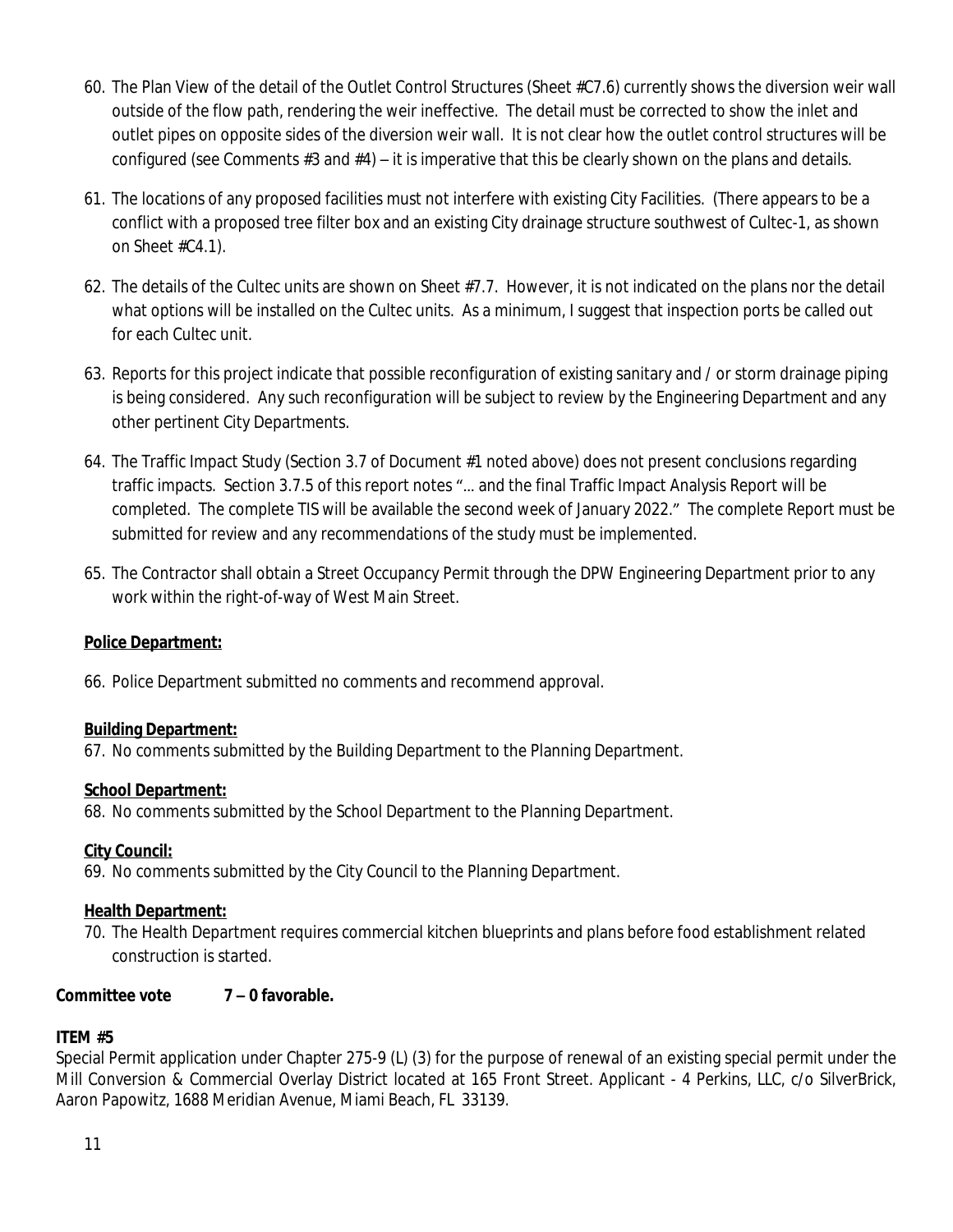Aaron Papowitz was present via zoom. He stated that he has been in contact with the various departments and the departments have made a recommendation and SilverBrick supports their recommendation.

Councilor López asked which aspects SilverBrick is in support and how does SilverBrick plan to attack those proposals. Mr. Papowitz stated that the departments sent SilverBrick a letter outlining what they would like to see done and SilverBrick will do everything they can to make sure that those happen. He understands that the tenants of Buildings 1, 2, and 3 need to vacate until life safety systems are updated.

Attorney Garvey stated that when the committee met the last time SilverBrick was presented a letter requesting items that needed to be repaired that addressed health and safety concerns and that revolved around making sure the sprinkler system be wet or dry was in proper working order. The City felt as a whole that without a proper working system that the tenants that were currently there were not being provided proper adequate safe space. Since that time a number of interdepartmental discussions amongst themselves including Building, Fire, Police, Law and a number of conversations with the applicant. After these discussions it was determined that in order for 4 Perkins, LLC to actually carryout the things that the City felt needed to be accomplished in order for it to be made a safe building for its residents that really in order to accomplish that is to vacate the building, that would be Buildings 1, 2, and 3. Earlier this week Building did present and file with 4 Perkins, LLC a letter stating that based upon what the City felt was the wet and dry sprinkler system inability to operate in proper fashion the City felt that the building was not safe. The Building and Fire Department ordered that the building be vacated. The second step that the City is going to take is to identify the tenants that are there and provide tenants with a letter ordering them to vacate the property and that vacate order will be forthwith because the fire alarm systems are not able to support safe habitability. The City Council would like to know when it would be safe to issue a Special Permit. After speaking with Building and Fire three things need to happen in order for them to give a favorable recommendation to the Council to issue the permits: (1) Buildings 1, 2, and 3 vacate, (2) Buildings secured at all times (3) 24/7 fire watch.

Councilor Balakier read the following letter:

*February 22, 2022*

*4 Perkins, LLC 165 Front Street Chicopee, MA 01020*

# *RE: Unsafe Buildings 1, 2, 3 165 Front Street Chicopee, MA on Parcel Number 0095-MAIN*

*TO: 4 Perkins, LLC*

As Acting Building Inspector for the City of Chicopee and in cooperation with the City of Chicopee Fire Chief Daniel P. Stamborski through multiple on site visits as well as recent emergency responses, I have determined that the property located at 165 Front Street, Chicopee, Massachusetts has health and safety concerns and is in violation of the *Massachusetts State Building Code 780 CMR Section 116\* (see Appendix A) for the following reason:*

*1. Lack of proper maintenance, reporting and testing of the Fire Sprinkler system as required by NFPA 25*

*We require the tenants of the buildings, listed above to be vacated forthwith for life safety concerns.*

*It will be the owner's responsibility to vacate the tenants from the building and to maintain the following services for the protection of the building:*

*Secure the premises*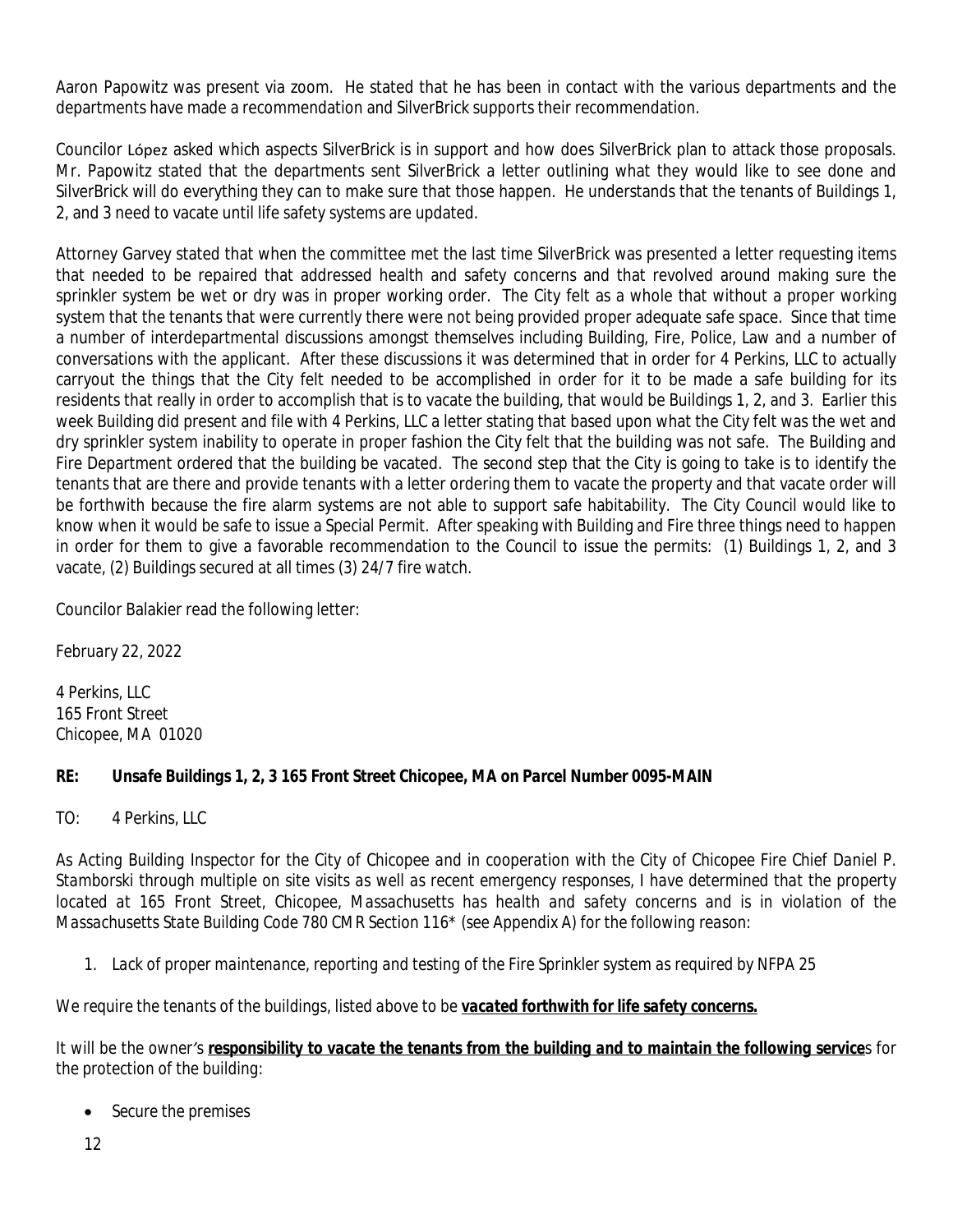- *Maintain a 24/7 fire watch*
- *Maintain water for sprinkler system*
- *Maintain electricity for the fire alarm system*
- *Maintain proper heat in the areas of the wet fire sprinkler section and standpipe systems*

Failure to comply with this notice shall cause the City of Chicopee to take all appropriate legal action including, but not *limited to, the levying of fines and pursuing any and all legal action.*

*I appreciate your cooperation in advance.*

*Respectfully, Frank Boron Acting Building Commissioner*

*Appendix A*

# **Massachusetts Amendments: 780 CMR** § **116**

#### **UNSAFE STRUCTURES AND EQUIPMENT**

**116.1 General.** The provisions of this section are established by and work in conjunction with the requirements of M.G.L. c. 143, §§ 6 through 12.

**116.2 Standards for Making Buildings Safe or Secure**. Any owner of a building who has been notified that said building shall be made safe or secure under section 116, shall:

1. Remove all materials determined by the head of the fire department or building official to be dangerous in case of fire.

2. Secure all floors accessible from grade utilizing one of the following methods so long as such method is approved by the head of the fire department and building official in writing:

a. Secure all window and door openings in accordance with the U.S. Fire Administration, National Arson Prevention Initiative Board Up Procedures found here:

*www.usfa.dhs.gov/downloads/pdf/publications/napi4.pdf* continuously until such time as the building is reoccupied;

#### **-OR-**

b. Provide 24 hour watchman services, continuously until such time as the building is reoccupied; or 4/11/14 780 CMR - 26.2

c. Provide a monitored intruder alarm system at the perimeter of all floors accessible from grade, continuously until such time as the building is reoccupied. Said owner, as the case may be, shall notify the building official that the approved method chosen to secure the building has been incorporated. Said owner shall allow the building official to enter the building for an inspection to ascertain that the building is secured and made safe. Said owner shall allow the head of the fire department to enter the building. The building official shall be supplied with records of maintenance and operation if the provisions of section 116.2 items 2b. or 2c. are used.

3. Maintain any existing fire alarms or sprinkler systems unless written permission is obtained from the head of the fire department in accordance with M.G.L. c. 148, § 27A to shut off or disconnect said alarms or systems.

4. Maintain utilities unless written permission is obtained from the building official to disconnect said utilities. Permission to disconnect utilities shall not be granted if it will result in inadequate heat to prevent freezing of an automatic sprinkler system or inadequate utilities to maintain any other protection systems.

5. The requirements of section 116.2 items 1. through 4. do not prevent a building official from ordering or taking expeditious, temporary security measures in emergency situations pending the completion of the requirements of section 116.2 items 1. through 4. For the purposes of section 116, an "emergency situation" shall be defined as: an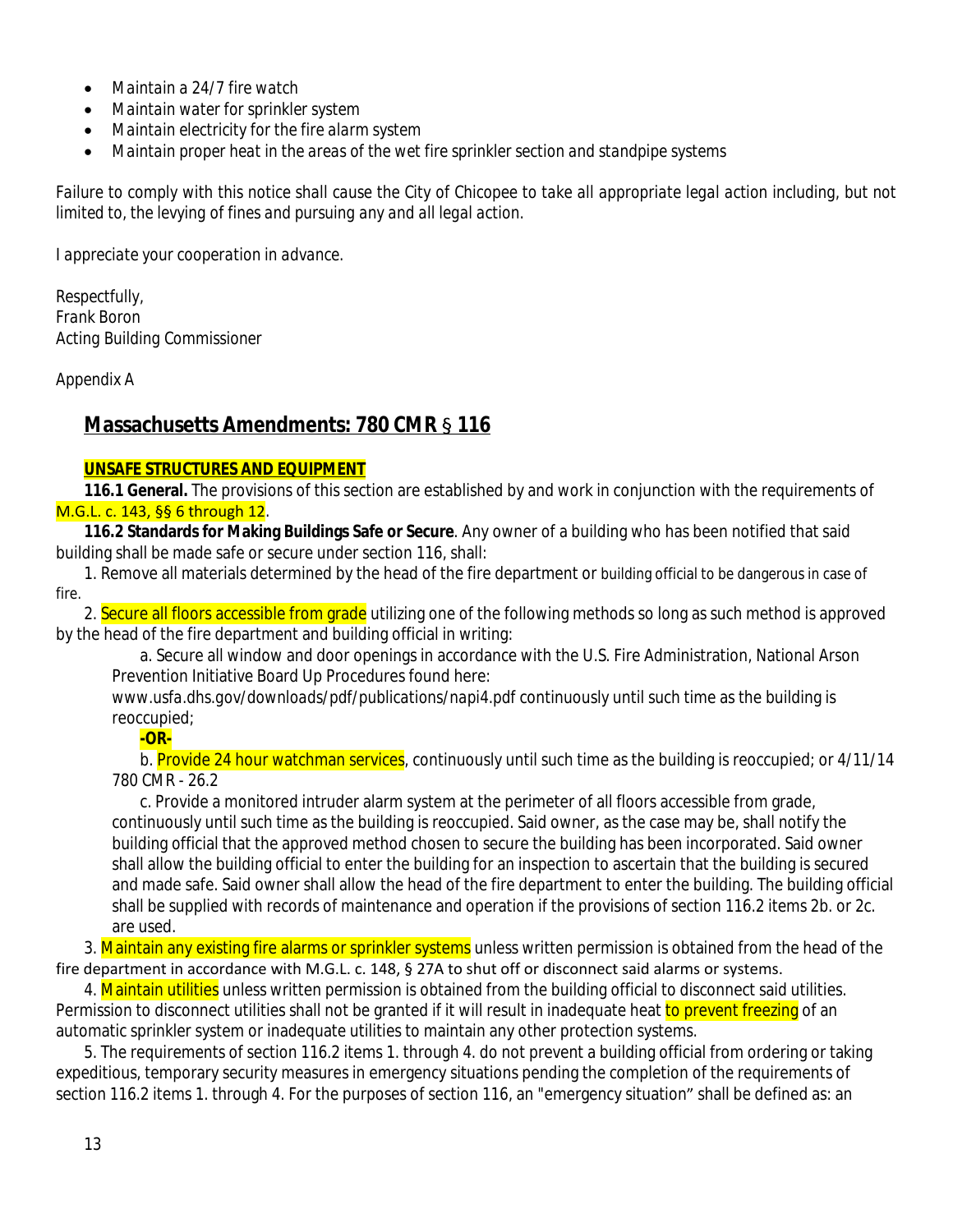unexpected incident, which by its very nature may present a threat to public safety personnel who may be required to affect a rescue effort or conduct fire extinguishment operations.

Upon refusal or neglect of said owner to comply with such notice, any building official acting under the authority of M.G.L. c. 143, §§ 6 through12, shall enforce section 116.2 item 2a. or other equivalent procedure approved by the head of the fire department, continuously until such time as the building is reoccupied. Any building which has been made to conform to the provisions of section 116.2 during vacancy may be reoccupied under its last permitted use and occupancy classification, provided that any systems which were disconnected or shut down during the period of vacancy are restored to fully functional condition and subject to section 105 and M.G.L. c. 40A. The local building official shall be notified in writing prior to re-occupancy. If said building is changed in use or occupancy or otherwise renovated or altered it shall be subject to the applicable provisions of Chapter 34: Existing Structures.

Frank Boron stated that the letter has been sent to 4 Perkins, LLC. The Building Department is in the process of doing cease and desist letters to all tenants and the building will need to be evacuated forthwith.

Councilor López asked if it's customary for the City to give a week's notice to vacate a building and what does immediately mean. Frank Boron stated many of the tenants in the building do not receive mail to the business address therefore, the letters will be posted at the site. Attorney Garvey stated that the letter to SilverBrick was sent Tuesday and today the Law Department approved the letter that will be sent to the tenants. He continued that the Planning and Community Development Departments are trying to find alternative sites for the businesses and after speaking with SilverBrick's attorney they are also working on alternative sites. Councilor López stated that she feels it's unfair for the businesses to be told to vacate immediately. She understands there are safety concerns but maybe a fire truck could be placed on the property while the tenants have time to move out. Attorney Garvey stated that it's not the City of Chicopee who put these tenants in this position but the City is trying to rectify to the best of our ability.

Councilor Pniak-Costello stated that she is pleased that the City has taken action in regards to the health and safety of the people that are occupying this space. She questioned what is immediate and how many businesses are located in these buildings. Frank Boron stated that some businesses have been in these buildings for a long time and it will take them longer to move out. There are over 55 businesses in the building that the Building Department knows of.

Councilor McAuliffe stated that once the structure is deemed unsafe it's unfortunately the City's responsibility to jump in and make sure that a disaster doesn't happen. SilverBrick is the one that allowed the tenants to be somewhere that they shouldn't have been. He encouraged the tenants to look at the lease agreement and to take a look and potential legal action if they deem that they incurred losses as a result of this. It's certainly not the City that put them in this predicament.

#### **Public Input**

Leeann Vera, 118 Frontenac Street, stated that she reached out to Councilor López with her concerns. SilverBrick knew the issues and still allowed tenants to move in. Will the fee for the Certificate of Occupancy be refunded? SilverBrick uses a text blast for tenants. Will SilverBrick resolve all the safety issues so the tenants can move back in or not? Attorney Garvey stated that that's the hope of the City. Ms. Vera continued, will SilverBrick be responsible to relocate the tenants? SilverBrick has been very difficult to reach and is not clear on anything. Attorney Garvey stated that the City did not make this decision lightly.

Aaron Papowitz stated that the plan will be to reach out to every tenant to provide the contact information for the site that SilverBrick spoke with in Holyoke. He continued that the security deposits will be refunded.

Jenna Medina, 6 Kenway Drive, Springfield, MA stated that she has been a tenant for over 11 years. SilverBrick is not communicating with the tenants. Tenants are now in a panic to move. Freight elevator is not working.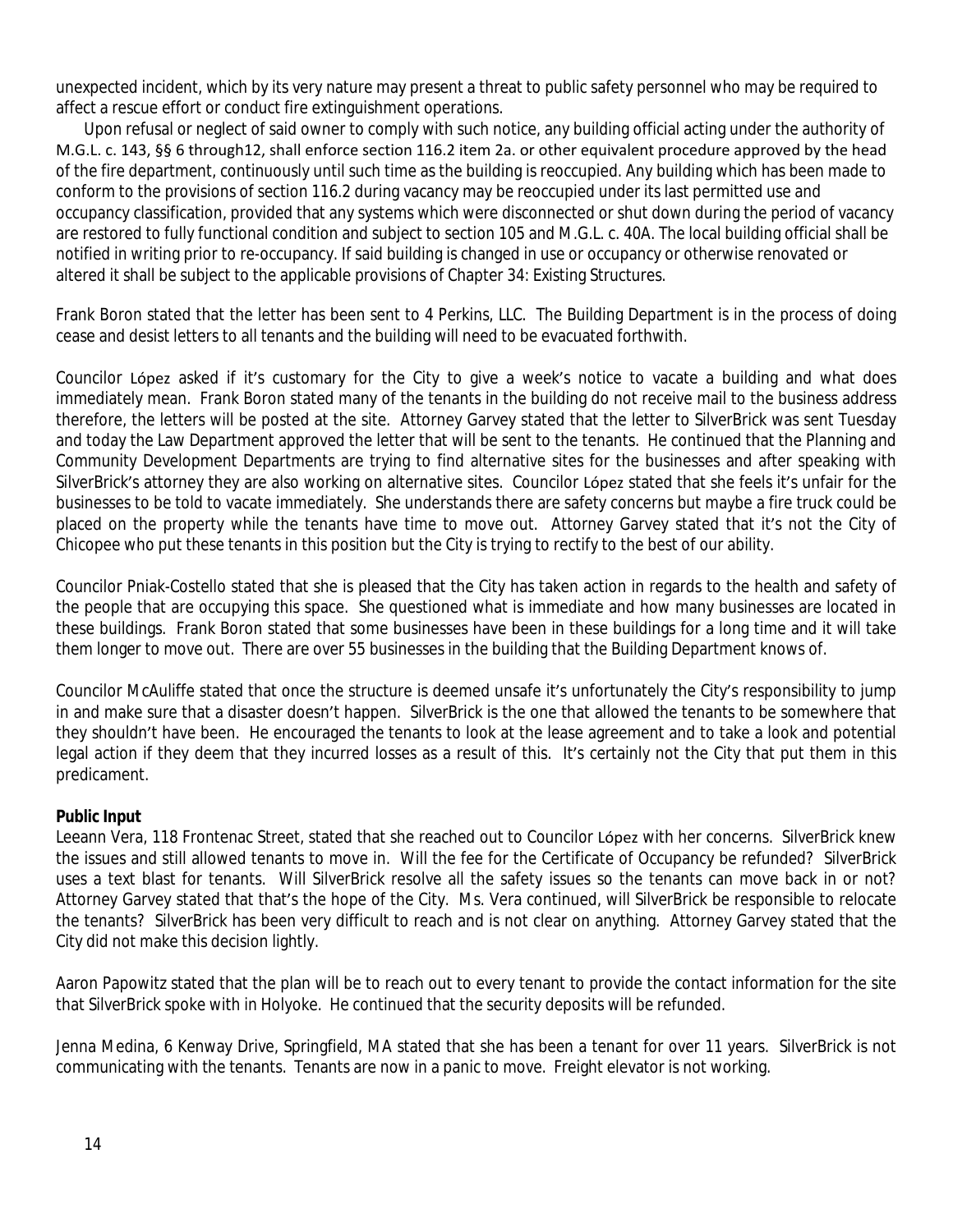Kevin Bacon and Ellen, 196 County Road, Southampton, stated that they have been in this building for 13 years. City should had notified tenants and should be looking out for the tenants. SilverBrick is a horrible landlord. City failed the tenants.

Councilor López stated that the City should hold SilverBrick accountable to some extent for what they did wrong by its tenants. She is appalled at SilverBrick for what they have done.

Tara Hoffman Westgate, 153 East Street, Williamsburg, stated that the City should had notified tenants. She is relieved on some level that the City is finally taking an interest and action. SilverBrick is a horrible landlord.

Lorraine Murphy, 931 Carew Street, Springfield, stated that she has been a tenant for 12 years. She has heavy equipment and furniture and is 65 years old. She will not be able to move in 2 days.

Garnell, 12 Green Way, Springfield, frustrated with the whole situation and there is no accountability from anyone. City is letting the tenants down. He as hoping the City would provide more assistance to the tenants.

Lee Pouliot stated that he has been working with Community Development Office. He further stated that he could be the direct contact for the tenants.

Attorney Garvey stated that the committee has three options (1) approve the Special Permit request to renew (2) deny the Special Permit request to renew (3) postpone the application.

Councilor McAuliffe stated that SilverBrick meet with tenants via Zoom on Friday. The Zoom link to be provided to the City Councilors. Councilor McAuliffe asked Mr. Papowitz if SilverBrick is ready to cover moving expenses for the tenants. Mr. Papowitz stated that they could assist with some expenses but not willing to write a blank check. Mr. Papowitz is willing to help find space in the area for the same per square foot charge. Councilor McAuliffe stated that if the Special Permit is denied the property looks very unattractive to develop.

Councilor Labrie stated that he would be in favor of postponing this application so that the City Departments and SilverBrick could work with the tenants.

Councilor Zygarowski asked Mr. Papowitz what his intent is to do in the next 30 days. Mr. Papowitz stated he is trying to work with departments. He understands that people are in very difficult situations. He will research out to places and give tenants options.

Councilor Pniak-Costello stated that the Council last month postponed the application for 30 days for SilverBrick to address concerns. Here we are a month later and things have gone from bad to worse. Now the building is unsafe.

Motion made by Councilor López and second by Councilor Pniak-Costello to deny.

| Committee vote | 2 favorable to deny | (Pniak-Costello, López)        |
|----------------|---------------------|--------------------------------|
|                | 3 unfavorable       | (Balakier, Zygarowski, Labrie) |
|                | 1 out of chair      | (Courchesne)                   |
|                | 1 abstained         | (McAuliffe)                    |

Motion made by Councilor McAuliffe and second by Councilor Labrie to postpone until the March 30<sup>th</sup> Zoning Committee meeting.